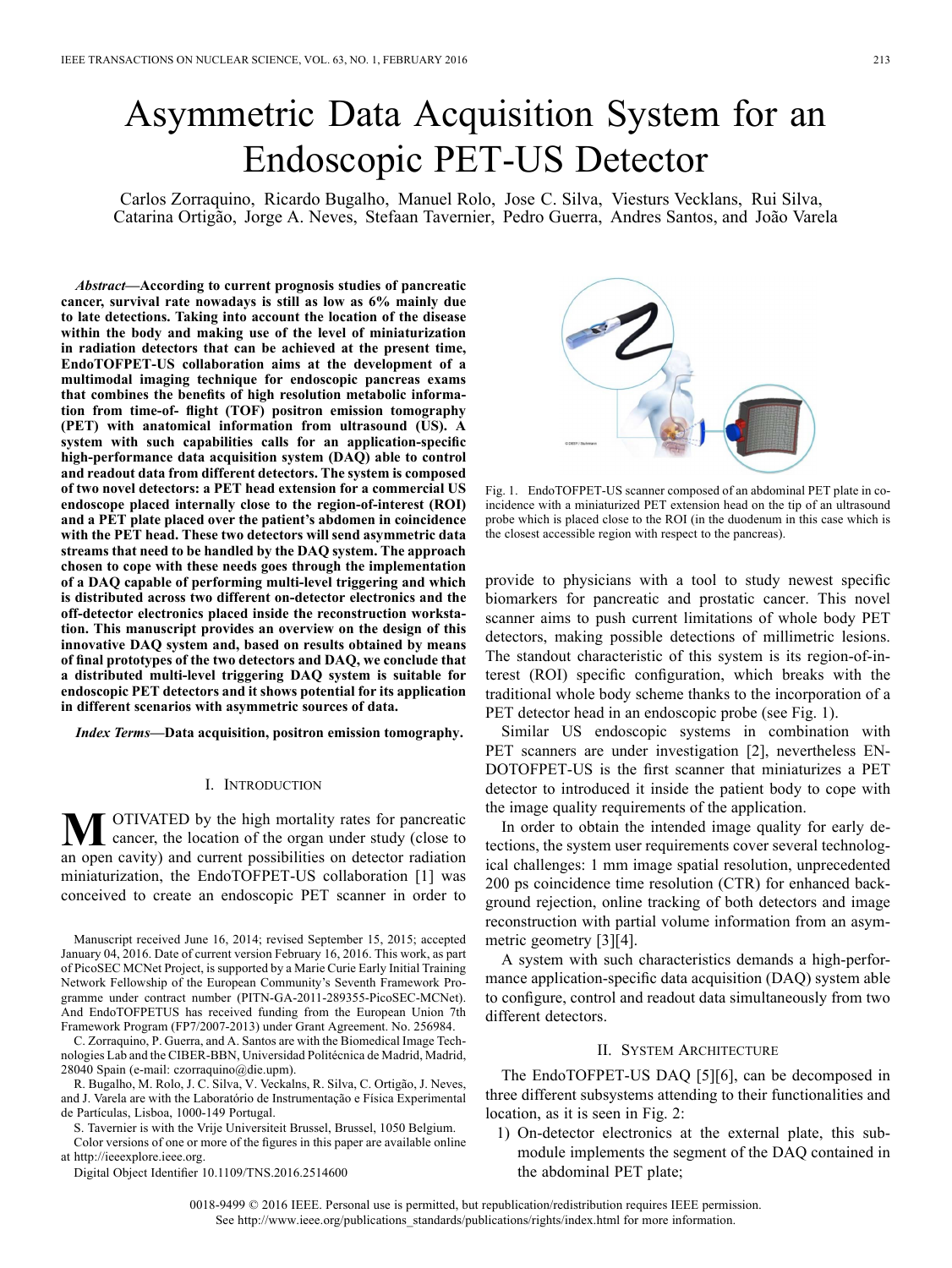

Fig. 2. DAQ system architecture. Top left picture shows the DAQ on-detector external plate electronics making emphasis on the different components, its arrangement and triggering stages. On a similar way, same characteristics are depicted for the on-detector internal probe electronics in the top right of the figure and off-detector electronics in the bottom.

- 2) On-detector electronics at the internal probe, this submodule corresponds to the segment of the DAQ contained in the PET extension of the endoscopic probe;
- 3) Off-detector electronics, which refers to the segment of the DAQ contained within the image reconstruction workstation.

Thanks to the approach of distributing the DAQ over three subsystems, global complexity is balanced and it provides the possibility to perform and manage centrally a multi-level triggering scheme.

Such a triggering system gives the freedom to apply different principles on each triggering stage:

- Level 0 triggering stage. At this stage gamma events signals are discriminated as valid or not according to the event energy, rejecting the dark counts produced by the photo-detector. This stage is implemented within the ASIC at the external plate as well as in the md-SiPM at the internal probe. The threshold values are adjusted from the image reconstruction workstation.
- Level 1 triggering stage. A symmetric error handling mechanism has been implemented in order to preserve detector uniformity. At this stage, if a frame coming from a certain detector and containing the gamma events detected within a concrete time lapse is lost, then all the incoming gamma events from the other sources within the same time window have to be discarded in order to avoid introducing artifacts in the image reconstruction algorithm.
- Level 2 triggering stage. It is an early and coarse stage of temporal coincidence classification and it is performed online in the off-detector DAQ FPGA, classifying as temporal coincident all events lying within the same 12.5 ns time window.

— Level 3 triggering stage. This is the fine stage of temporal coincidence classification and it is performed later on by the image reconstruction workstation software.

The direct benefit of this triggering scheme is that data volume is progressively reduced attending to the information available at every stage. Therefore, the required bandwidth (BW) in the interfaces between the different system components is considerably reduced.

The proposed system topology is highly asymmetric due to the geometrical differences of the two different detectors (plate and probe) as it can be observed on the detectors definition exposed within the next section. Consequently, the detectors readout has to face completely unbalanced data input streams and thus specific needs are required in terms of gamma events buffering, temporal sorting and temporal coincidence classification.

Specific information on the PET data transmission defined for this system is available in [5], where PET packets' content and format are described and expected gamma events rates are studied for both detectors (40 MHz for the external plate and 200 kHz for the internal probe).

#### III. SYSTEM COMPONENTS

# *A. External Plate*

*1) External Plate Definition and Characteristics:* The EndoTOFPET-US external plate is a pixelated PET detector panel placed over the patient's abdomen. It is composed of a total of 256 matrices, with  $4 \times 4$  arrays of LYSO: Ce scintillating crystals per matrix. Each of them is coupled to a coupled to a Hamamatsu Through Silicon Via–Multi Pixel Photon Counter (TSV-MPPC) array of  $4 \times 4$  Silicon Photomultiplier (SiPM) pixels.

As it was already introduced in Fig. 2, a modular approach has been chosen to implement the plate electronics leading to the division of the panel into four independent submodules. Each of the 4 quarters contains a Front-End-Board (FEB) called FEB/D (D, because it interfaces with the DAQ), which in turn are connected to 8 FEB/A each (A, because it contains two ASICs). As a result, each FEB/A interfaces 8 MPPC  $4 \times 4$  arrays and thus the FEB/D FPGA (a Kintex 7 from Xilinx San Jose, USA) reads a total of 1024 MPPC channels, see Fig. 3. The height of the FEB/D to FEB/A connectors allow the insertion of a cooling plate between the two boards.

*1.1) FEB/A:* Fig. 4 depicts an overview of the main components of a FEB/A:

- 8 LYSO:Ce scintillating crystal matrices
- 8 MPPCs
- $-2$  ASICs [8][9]
- 2 Fan out chips

Each FEB/A contains 8 LYSO:Ce scintillating crystal matrices with  $4 \times 4$  pixels from Crystal Photonics, Inc. Each matrix is composed of  $163.5 \times 3.5 \times 15$  mm3 pixels, separated by a thin reflective layer from Vikuiti. Details on the characterization of these matrices including light yield (LY) and temporal response measurements can be found in [7].

The 8 MPPC  $4 \times 4$  arrays (Hamamatsu TSV-MPPC S12643-050CN) glued to the crystal matrices are biased through a highvoltage (HV on Fig. 4) dedicated line from the FEB/D, which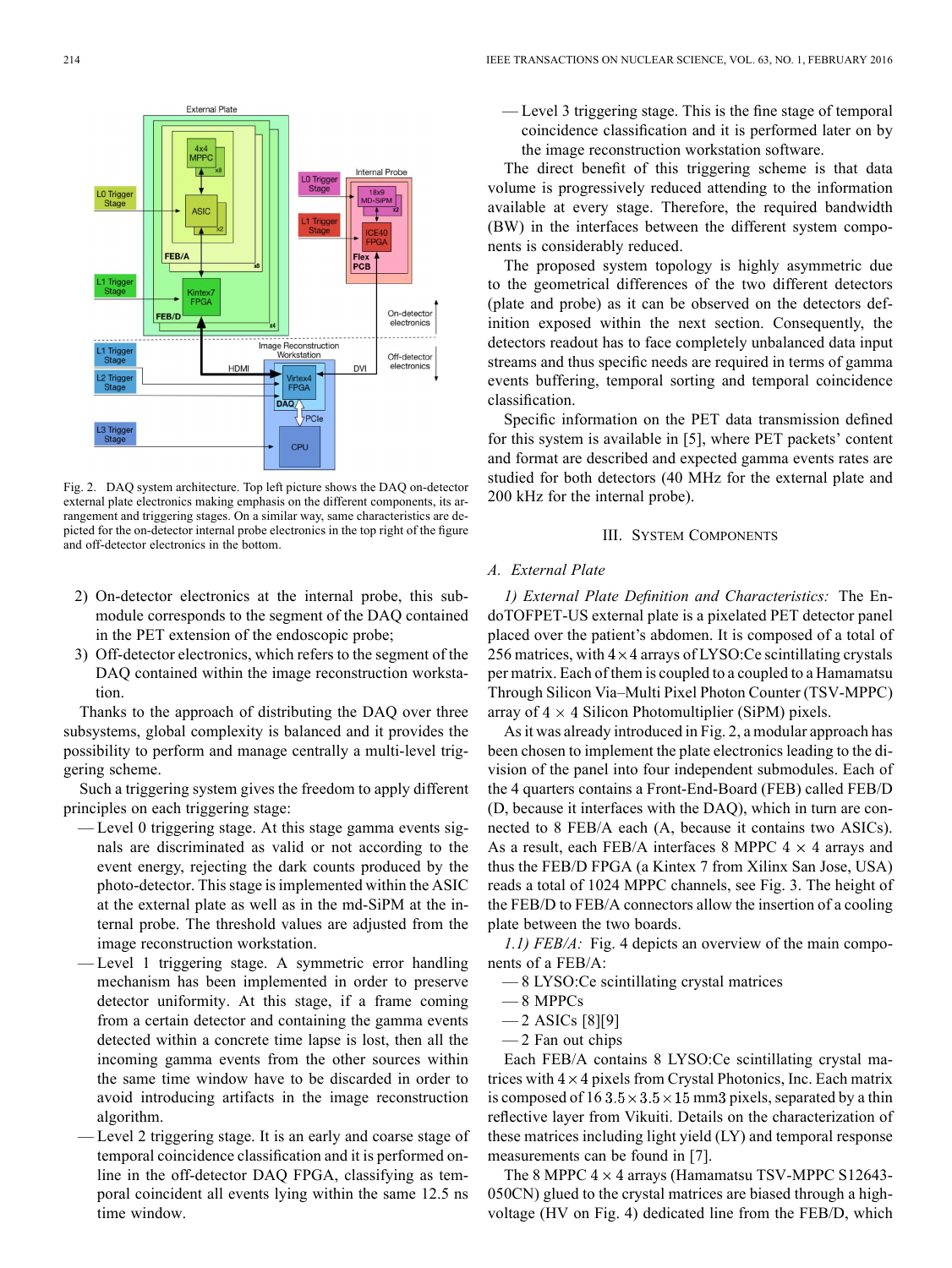

Fig. 3. External plate detector. Top picture shows the 4 FEB/Ds that conform the external plate, the bottom left one shows the assembly of the 8 FEB/As on a FEB/D and the bottom right picture shows how the 8 crystal matrices with their MPPCs glued are connected in a FEB/A.



Fig. 4. FEB/A components. Block diagram showing the most relevant FEB/A components from the DAQ point of view.

tunes independently every photo-detector  $4 \times 4$  array. The biasing fine-tuning of each of the 16 MPPC channels is performed by adjustment of the voltage base line on every ASIC channel.

MPPC arrays readout is performed by means of a low power, low noise and high bandwidth ASIC with 64-channels implemented by the consortium [8][9]. The ASIC is able to trigger on the first photoelectron, while rejecting dark counts (L0-Plate Trigger Stage), at a maximum rate of 160 Kevents/s per channel. The ASIC digital interface encapsulates all the accepted gamma events in a digital frame. Each frame assembles events captured through its 64 channels within 6.4  $\mu$ s time windows. For each event the ASIC includes energy and time information. For EndoTOFPET-US application, where the field-of-view (FoV) is small and detector sensitivity is expected to be low, special emphasis has been placed on the optimization of timing resolution with the goal of improving the quality of the final image. For this reason, the ASIC has been designed to be able to provide gamma events fine time information with a 50 ps time binning. Sensitivity simulations with the software package GATE v6 predict a value around 10 cps/kBq [10].

Given the risk of using a novel technology for MPPCs readout, two different ASICs have been independently implemented by the collaboration: TOFPET ASIC [8] and STiC ASIC [9]. The STiC and TOFPET ASICs will be used to assemble two versions of the external plate, dedicated to prostate and pancreatic cancer detection respectively. The DAQ has been designed to be flexible in the processing of the ASIC data for the two different models, FEB/A is chip specific and FEB/D is able to accept FEB/A\_TOFPET or FEB/A\_STiC boards by selecting one of the two firmware versions designed to interface each ASIC.

These two ASICs have been already characterized showing similar performance. The energy resolution for the 511 keV photo-peak is better than 20% and the coincident time resolution (CTR) using LYSO crystals and MPPC photo-detectors is in the range 200-300 ps depending on the measurement conditions. Further details on the two ASICs characterization can be found in previous publications [11][12].

The communication protocol implemented between the ASIC and the FEB/D FPGA provides point-to-point serial communication at a maximum data rate ranging from 160 up to 640 Mb/s depending on the configuration used. It is based on 8B/10B codification and it includes extra error detection mechanisms.

The ASICs reference clock signals (CLK on Fig. 4), which are working at 160 MHz, and the test-pulse signals (TP on Fig. 4) used to electrically trigger a gamma event on the ASIC for calibration purposes, are distributed through 1:2 low jitter LVDS buffers (CLVD2102, Texas Instruments, Texas, USA).

*1.2) FEB/D:* Fig. 5 shows an overview of the main components of a FEB/D:

- $-8$  FEB/As.
- 2 HV DAC.
- Fan out chips.
- Clock synthesizer.
- Serial flash memory.
- Local oscillator.
- 2 HDMI interfaces.
- FPGA.

The two HV digital to analog converters (DAC) (AD5535BKBCZ, Analog Devices, Norwood USA) are configured by the Kintex7 (Xilinx, San Jose, USA) FPGA to provide the high-voltage biasing to 32 MPPC matrices each, which can be configured with a granularity of 6.25 mV.

The precision clock synthesizer / jitter attenuator (SI5368B-C-GQ, Silicon Laboratories, Austin, USA) is configured by the Kilinx7 FPGA in order to generate three reference clock signals. All the generated reference clock signals are synchronized to the external reference clock coming from the off-detector DAQ card through the HDMI/m interface. Having a common external clock reference for both detectors is a must in order to have coherent time measurements. The three generated reference clocks are: the ASIC reference clock sent to the FEB/A (160 MHz and 640 MHz for TOFPET and STiC ASICs respectively), a replica of this as system reference clock (Syst ref on Fig. 5) and the FPGA multi-gigabit transceivers (MGT) reference clock. The FPGA MGTs are used to transmit and receive data through the HDMI interfaces.

In the FEB/D the reference clock and test-pulse signals are distributed through low jitter LVDS buffers towards the FEB/As. In this case, the devices used are Texas Instruments CDCLVD2104RHDR (dual 1:4 fan-out) and CD-CLVD2102RGTR (dual 1:2 fan-out).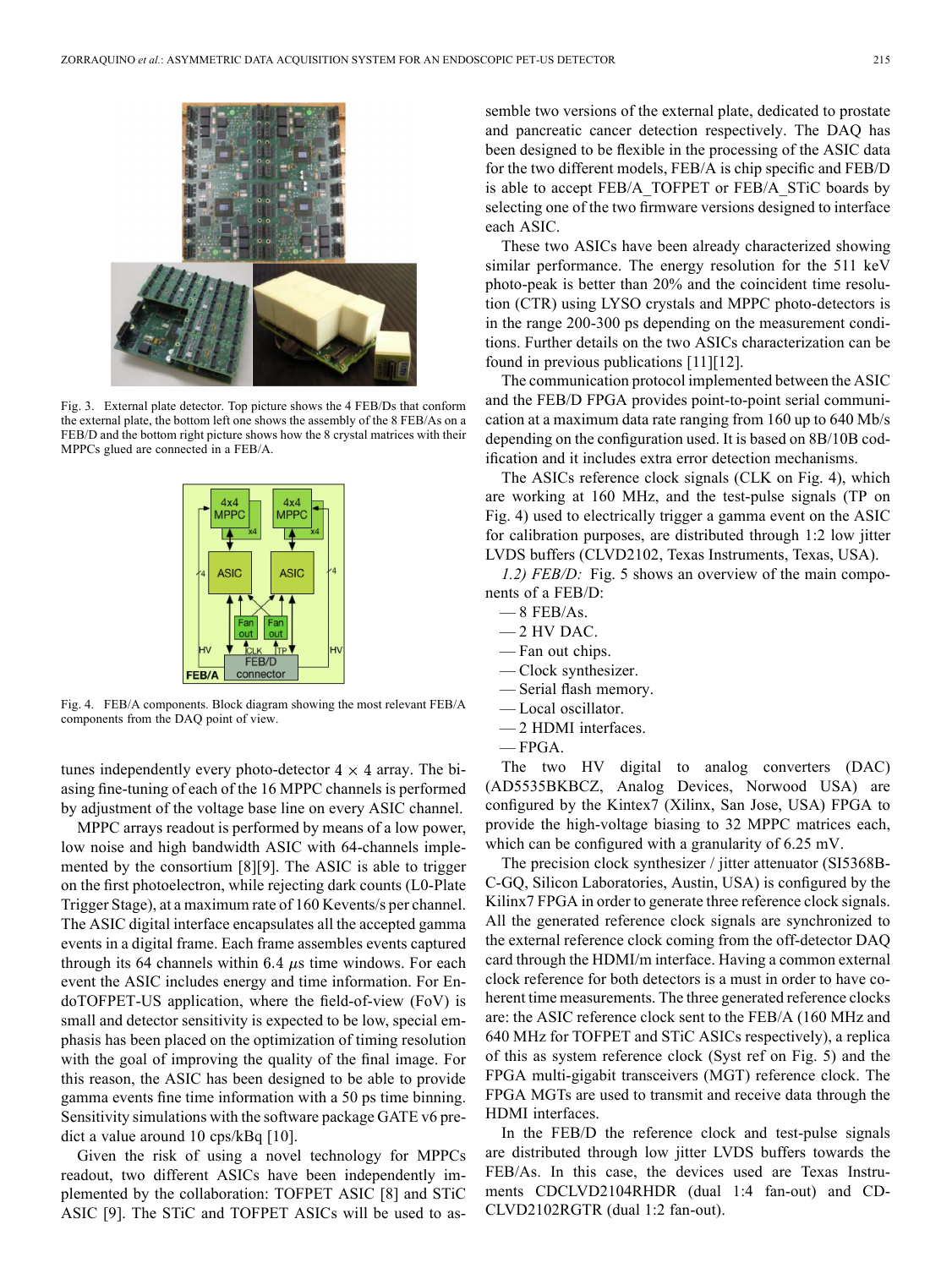

Fig. 5. FEB/D components. Block diagram showing the most relevant FEB/D components from the DAQ point of view.

During power-off the Kintex7 FPGA firmware is stored in a serial flash memory (ROM in Fig. 5), Micron N25Q128A13ESE40F. On FEB/D boot-up, firmware is loaded from this memory into the FPGA.

The communication protocol chosen between the FEB/D and the off-detector DAQ card is based on the AURORA 8B/10B protocol (Xilinx, 2100 Logic Drive San Jose, CA) working at 1.6 Gb/s over a HDMI physical link. The implementation includes extra error detection mechanisms (L1-Plate Trigger Stage). The overall resulting event transmission rate goes up to 64/128 Mevents/s for full/compact event format respectively.

One last import remark about the On-detector DAQ FEB/D electronics is that it has been designed under the premise of flexibility and reusability. Therefore, the FEB/D firmware accepts two different system topologies for system integration ease: either each FEB/D is connected independently to the DAQ or FEB/Ds are paired in a daisy chain configuration reducing the number of physical links between the on-detector plate electronics and the off-detector DAQ from four down to two HDMI cables. In a similar way, for future applications of this DAQ, more than two FEB/Ds can be daisy-chained to increase the number of channels in the detector. As it can be observed in Fig. 5, FEB/D has two micro-HDMI connectors: HDMI/m (master) for the connection towards the off-detector DAQ on the chain and HDMI/s (slave) for the connection away from the off-detector DAQ on the chain.

*2) External Plate Functionality:* The FEB/D FPGA is responsible for the implementation of the functionalities needed for the DAQ segment tied to the On-detector plate electronics.

1) Gamma events routing and concentration. Readout of 16 ASICs centralizing into a super-frame all gamma events detected on the associated 1024 MPPC channels during a  $6.4 \mu s$  time window and its transmission to the off-detector DAQ electronics using MGTs.



Fig. 6. External plate test setup. Top right corner of the figure shows the final prototype of the off-detector DAQ card making use of the 4 HDMI IOs simultaneously to communicate with the  $\overline{\text{FEB}}/\text{D} + \overline{\text{1xFEB}}/\text{A}$  equivalent conformed by the Xilinx Virtex6 development kit shown in the bottom left of the picture and the TOFPET ASIC test board in the center of the picture.

- 2) System configuration. Delivering configuration commands from the off-detector DAQ to the different devices on the FEB/D and FEB/As (namely ASICs, HV-DAC and CLK synthesizer).
- 3) System monitoring. Readout of FPGA internal parameters and FEB/D and FEB/As parameters to assess system performance online.

*3) External Plate Validation:* The external plate electronics and their corresponding segment of the DAQ have been validated and characterized with the experimental setup shown in Fig. 6. This setup uses the following modules.

- 1) The final prototype of the off-detector DAQ card.
- 2) A TOFPET ASIC test board implemented for the characterization of this chip.
- 3) A ML605 Xilinx Virtex6 development kit including a custom made mezzanine board that provides 4 micro-HDMI IOs through the kit FMC connector.

Connecting boards 2 and 3 by a FMC2FMC flex connector together they conform a  $\text{FEB}/\text{D} + 1 \text{xFEB}/\text{A}$  equivalent capable of validating the configuration and readout of the two ASICs present on the FEB/A with its associated 8 MPPC  $4 \times 4$  arrays (readout of 128 MPPCs channels).

The reason for using a development kit instead of real  $FEB/D + FEB/As$  prototypes to conduct these measurements is that, after ASIC production, ASIC characterization on TOFPET ASIC test board is needed for an optimum design of FEB/D and FEB/A boards. Therefore, we had an available experimental setup for DAQ validation before FEB/D and FEB/As manufacturing, which is used for ASIC characterization and DAQ validation in parallel.

Off-detector DAQ electronics accepts up to four high-speed links through HDMI connections. Experimental tests making use of the four present links transmitting simultaneously from the on-detector to the off-detector electronics, demonstrate that 1.6 Gb/s can be used simultaneously on each link maintaining an error free data transmission during 24 hours continuous acquisitions. For the quality measure of this link, a specific firmware version has been implemented for the Virtex6 where 4 MGTs are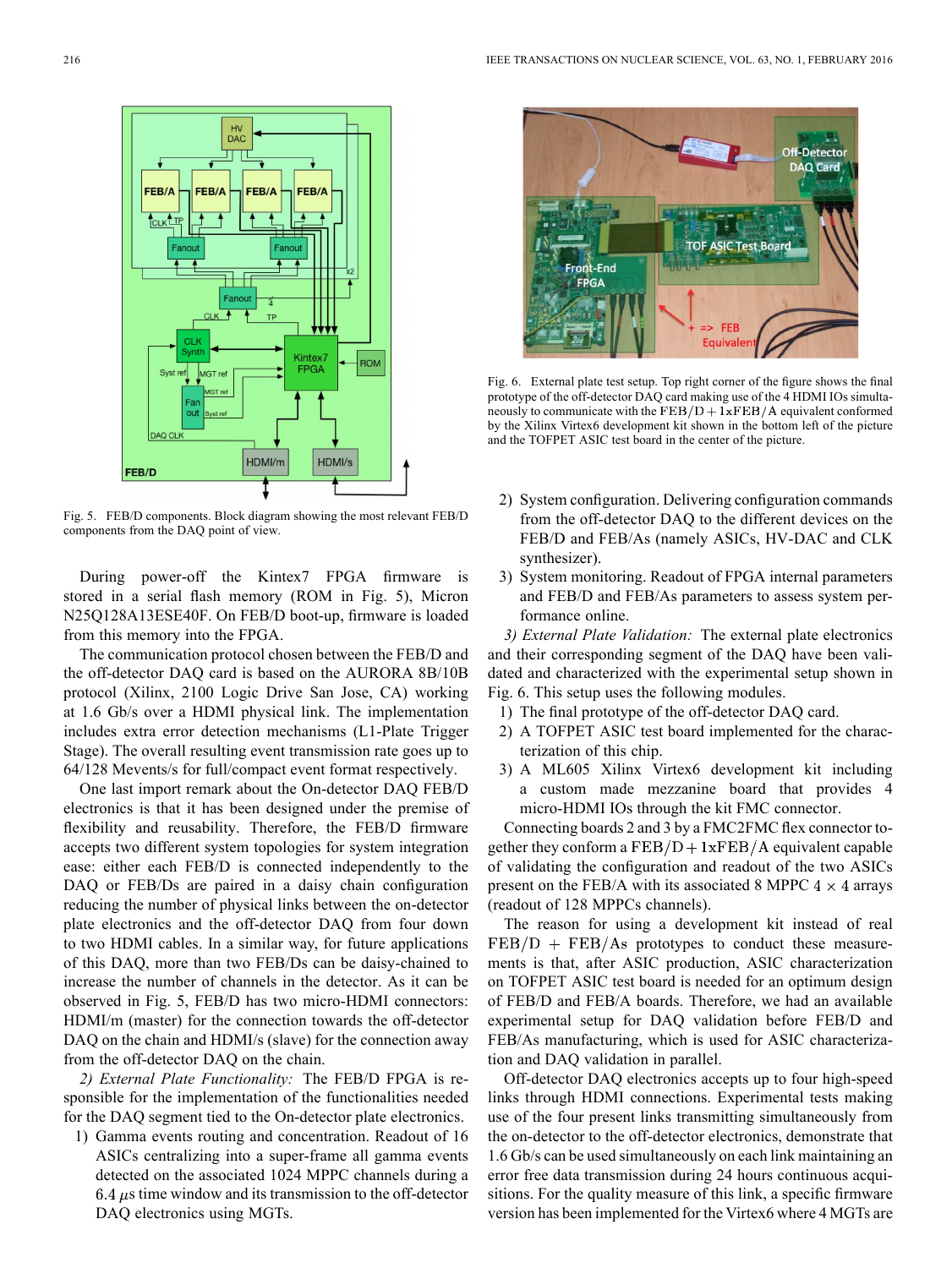

Fig. 7. Flex-PCB components. Block diagram showing the most relevant probe flex-PCB components from the DAQ point of view.

instantiated to externally loopback the information transmitted by the four MGTs present on the off-detector DAQ card where (Bit Error Rate) BER is computed.

#### *B. Internal Probe*

*1) Internal Probe Definition and Characteristics:* The EndoTOFPET-US internal probe is a miniaturized PET detector head extension at the tip of an ultrasound probe meant to be placed close to the ROI. All the electronics related with the PET detector are contained in the probe flex-PCB.

Fig. 7 illustrate an overview of the main components of the probe Flex-PCB.

- 2 LYSO:Ce scintillating crystal matrices.
- $-2$  md-SiPMs.
- FPGA.

In its larger version (the one represented in Fig. 7), for prostate exams, it is composed of 2 LYSO:Ce scintillating crystal matrices containing  $18 \times 9$  crystals each  $(0.73 \times 0.73 \times 10$  mm 3) from Crystal Photonics, Inc. And in its smaller version, for pancreas exams, it comprises one of these matrices. First measurements anticipate for this scintillator matrices a  $LY = 12100 \text{ Ph/MeV}$  and an energy resolution of 18%.

Electronics in the endoscopic probe requires heavy miniaturization, and thus a compact solution for the photo-detection and data processing has been implemented by the collaboration [13], which is named multi-digital Silicon Photomultiplier (md-SiPM). This device presents the same granularity as the probe crystal matrix providing a 1 to 1 crystal / photo-detector channel coupling and it offers single Single Photon Avalanche Diode (SPAD) readout, while rejecting dark counts (L0-Probe Trigger Stage), for each of its 162 channels. Within the same device, it collects and encapsulates into a digital frame all the gamma events detected during a  $6.4 \mu s$  time window. For each event, it provides gamma events' time and energy information. During the characterization of the device it has been measured a single photon time resolution (SPTR) equal to 179 ps at full-width half maximum (FWHM). Further results of the characterization of the md-SiPM can be found in [14].

The digital frames produced on the md-SiPM are transmitted to a small and ultra low power ICE40 Ultra FPGA (Lattice

Semiconductor, Moore Ct, Hillsboro USA). The choice of such a special FPGA comes from the fact that it has to be placed in the endoscope tip close to the md-SiPM in order to make possible a reliable communication (in terms of signal integrity) between the two devices maintaining the md-SiPM operating frequency (80 MHz).

In contrast to the FEB/D-FEB/A clock distribution, the probe flex-PCB has no jitter attenuator or low additive jitter buffers to receive the external reference clock due to the lack of space in such a small device. Nevertheless, jitter measurements have been performed on the clock signal reaching the flex-PCB, concluding that the 9.1 ps RMS jitter noise present on the system is within the md-SiPM requirements.

FPGA configuration is another interesting difference of this detector with respect to the external plate one. As it can be observed in Fig. 7, the flex-PCB contains no external memory elements. In order to save the precious limited space in the probe, the FPGA model chosen has an on-chip, one-time programmable Non-volatile Configuration Memory to store configuration data. However, before the final product delivery the flex-PCB would have an external memory element connected allowing multiple reprogramming of the device.

The dashed line on Fig. 7, indicates the flexible area on the PCB that is needed for mechanical constrains on the integration with the endoscope. In the final prototype the FPGA will be mounted on a plane perpendicular to the md-SiPMs plane.

*2) Internal Probe Functionanlity:* The probe FPGA processes and filters md-SiPM data (L1-Probe Trigger Stage) on the on-detector probe electronics sending events towards the off-detector DAQ electronics with a rate up to 320 Mb/s through a LVDS pair contained in the DVI cable that connects the off-detector DAQ with the probe. This data path from probe to off-detector DAQ card is shared for the transmission of both gamma events data and system monitoring/control data, thus reducing the number of links between on-detector and off-detector DAQ segments.

The DAQ-probe communication protocol has been designed to be a scalable, lightweight and link-layer protocol whose main objectives are as follows.

- 1) Move gamma events data from the probe FPGA to the DAQ across one or more serial lanes.
- 2) Send configuration commands from the off-detector DAQ electronics to the probe FPGA across a serial lane.
- 3) Monitor and control communication's parameters.

The resulting communication protocol provides a reliable communication link between probe and DAQ card thanks to data integrity features such as: error detection, DC balanced transmission, non discrete spectrum, clock recovery, data alignment, data encoding and devices synchronization. Additionally, the protocol is independent of data packet content for fast processing and flexibility.

*3) Internal Probe Validation:* Before prototyping of the final on-detector probe electronics, an intermediate setup has been prepared for the characterization of the md-SiPM itself as well as for the validation and characterization of its corresponding segment of the DAQ. This experimental test setup, shown in Fig. 8, uses the following modules.

1) The final prototype of the off-detector DAQ card.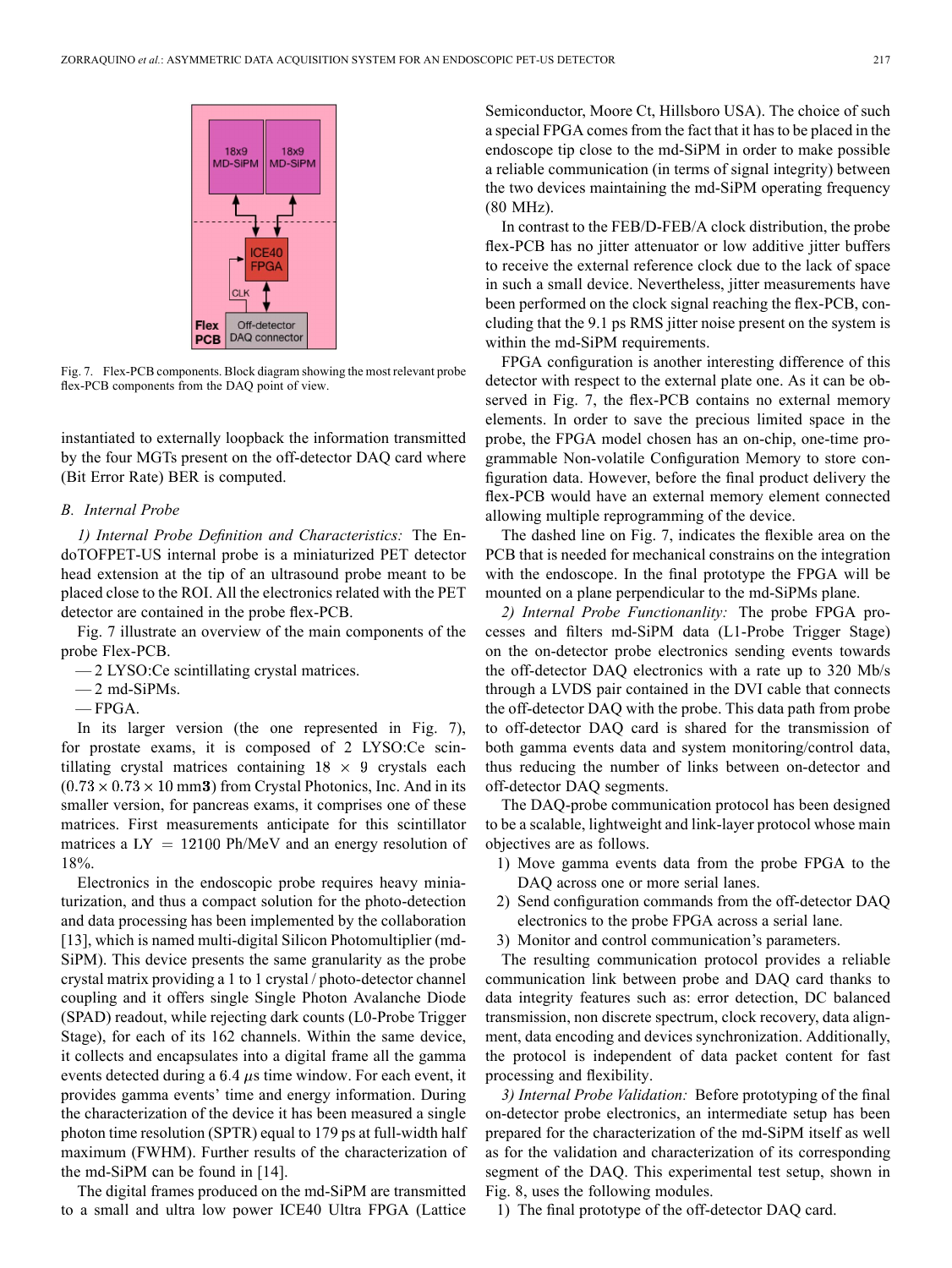

Fig. 8. Probe test setup. The right part of the picture shows the detectors IOs front panel of the Off-Detector DAQ card inside the image reconstruction workstation. It is connected through a DVI cable containing LVDS pairs to provide a CLK for the probe hardware, a synchronization signal and a data path for the readout of the md-SiPM. The picture in the left side of the figure shows the probe equivalent hardware composed of a Xilinx Virtex5 development kit (left side green box) and by a prototype of the md-SiPM (right side green box). The picture shows as well the electrical trigger link coming from the ML605 FEB equivalent kit (Fig. 6).

- 2) A md-SiPM test board implemented for testing and characterization of the chip.
- 3) A ML507 Xilinx Virtex5 development kit.

Connecting boards 2 and 3 through the kit expansion headers, together they conform a complete probe equivalent. md-SiPM board has an aperture on the backside (covered by a black tissue in this picture) to allow chip characterization with laser or crystals + radioactive source. However, this particular setup has been used to perform electrical characterization and thus gamma events are triggered in the chip by an external electrical triggering pulse sent from the ML605 FEB equivalent.

In a similar way as for the case of the external plate electronics, for the internal probe electronics we have a first prototype used for chip characterization which is needed for optimum design of the final prototype electronics and which can be used at this stage for DAQ validation as well. Therefore, this setup was used to carry out experimental tests first to validate the DAQ segment tied to the internal probe and then to get link quality measures. In the latter ones we have demonstrated that, operating the link at 320 Mb/s, error free data transmission can be achieved during 24 hours continuous acquisitions. In order to perform these measurements, a specific firmware version was implemented for the off-detector DAQ card to produce md-SiPM like data towards the Xilinx Virtex5 kit that processes this data (in the same way as if it were real md-SiPM data) and send it back to the off-detector DAQ card where BER is computed.

By means of this setup in combination with the FEB setup depicted in Fig. 6, synchronization of the two detectors with the DAQ has been tested. The procedure to test detectors synchronization by means of electrical triggering was the following.

- 1) Off-detector DAQ electronics sends a synchronization signal to the two detectors.
- 2) Each detector resets its internal counters upon reception of synchronization signal to set time 0 to the same time instant in both detectors.
- 3) Events are electrically triggered by means of an external test pulse, which in this setup comes from the FEB equivalent ML605 development kit.



Fig. 9. Off-detector DAQ card. In the bottom of the picture the PCIe x4 connector can be easily identified. It can be seen on the left side of the picture (DAQ card front panel) how the probe IO interface is implemented as a mezzanine board allowing for the off-detector DAQ card HDMI exclusive use for future applications. The DAQ card front panel front view can be observed in Fig. 8.



Fig. 10. Off-detector DAQ card components. Block diagram showing the most relevant off-detector DAQ card components.

4) Synchronization is checked by observation of a constant difference in the time stamps of the events coming from the two detectors.

#### *C. Off-Detector DAQ Electronics*

*1) Off-Detector DAQ Definition and Characteristics:* The off-detector DAQ electronics are responsible for the configuration, control and readout of the external plate and the internal probe. The off-detector DAQ card is implemented in a PIe enabled board integrated within the image reconstruction workstation (see Fig. 9).

Fig. 10 introduces the main components of the off-detector DAQ electronics.

- 4 HDMI connectors.
- 1 DVI connector.
- 1 PCIe connector.
- 1 Fan-out chip.
- 1 CLK buffering stage.
- 1 CLK synthesizer.
- $-1$  PROM.
- 2 local oscillators.
- FPGA.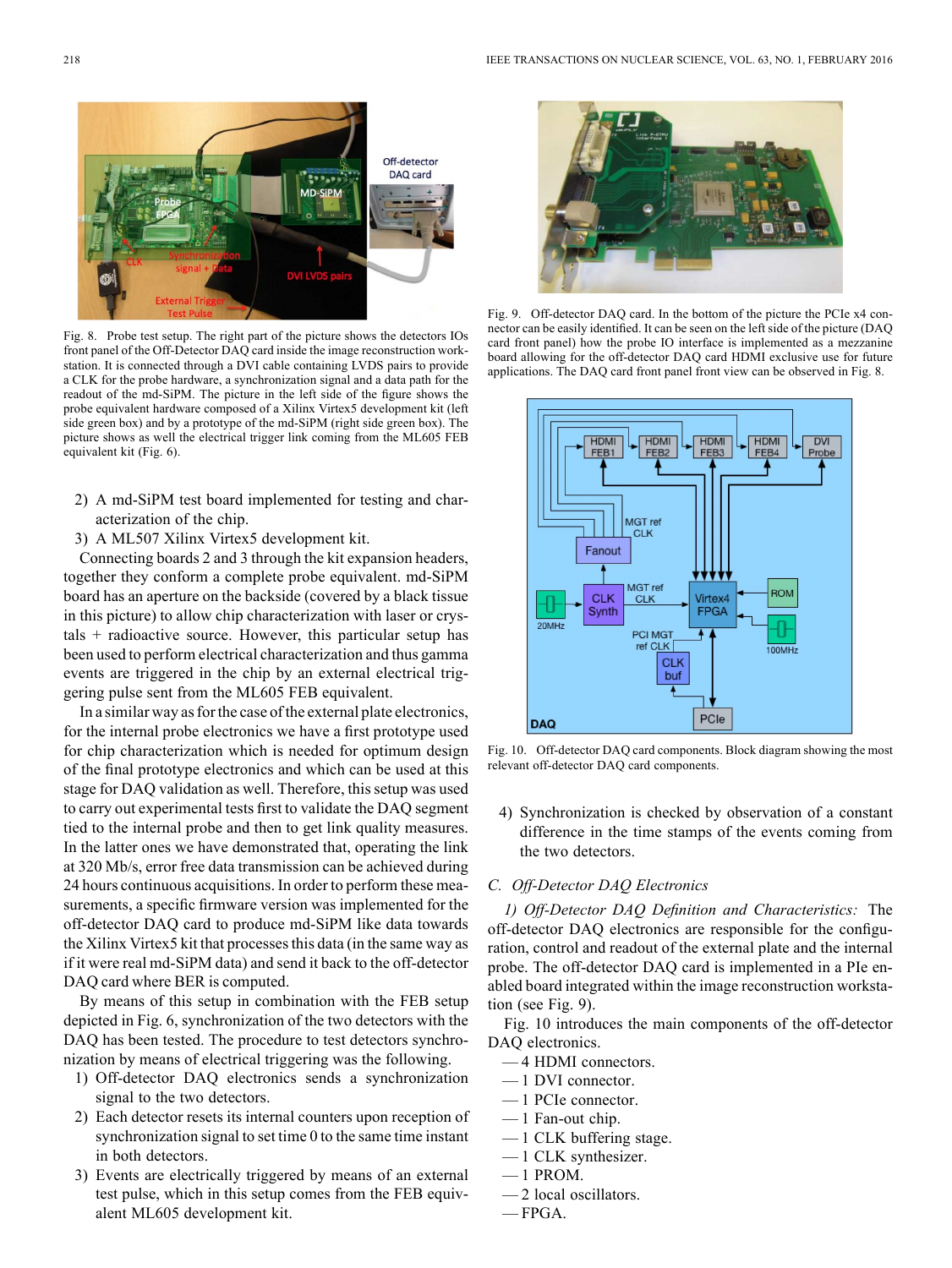The board is connected to the FEB/Ds (or FEB/D chains for the daisy-chain topology) through 4 HDMI fast point-to-point links and to the endoscopic probe over a DVI connection. On each of these detectors interfaces (either for a FEB/D or for the probe) the off-detector DAQ electronics provides the following.

- A reference clock.
- A synchronization signal.
- A dedicated data path for the transmission of configuration commands from the off-detector DAQ to the on-detector electronics.
- A shared data path from the on-detector electronics towards the off-detector DAQ, which is shared between frequent gamma events data and spare system monitoring/ control data.

The reference CLK sent towards the detectors is used by the MGTs of the detectors' FPGAs and a replica of this CLK is used in the DAQ card for its own FPGA MGTs. This reference CLK is generated by a low-jitter clock synthesizer (Integrated Circuit Systems Inc., ICS8442), it uses as source clock a 20 MHz local oscillator and it is manually configured through a switch array present on the card. These reference clocks are fanned-out towards the different system detectors through a through 1:5 low additive jitter LVDS buffers (SY89847U, Micrel, San José, USA). Thanks to this precision synthesis plus buffering, reference clock jitter is maintained low enough to even being able to avoid extra filtering upon reception on the internal probe.

The PCIe x4 connector plugs into the image reconstruction motherboard providing 4 communication lanes and a PCIe reference CLK used by the FPGA MGTs bound to the PCIe data transfer and associated logic. The reference clock is only used after being filtered through a PCIe jitter attenuator (CLK buf on Fig. 10): IDT, ICS874003-02.

During power-off, the Virtex4 FPGA firmware is stored in a parallel flash memory (ROM in Fig. 10): Xilinx XCF32P. On DAQ card boot-up, firmware is loaded from this memory into the FPGA.

*2) Off-Detector DAQ Functionality:* The Virtex4 FPGA is in charge of implementing the functionality required for the off-detector DAQ electronics. This FPGA is responsible for the following.

- 1) Parallel and asymmetric readout of probe and plate data.
- 2) Configuration of the different on-detector electronics.
- 3) Parallel online monitoring of the different on-detector electronics.
- 4) Temporal coincidence classification of the gamma events and retransmission towards the image reconstruction workstation when DAQ is set to work on coincidences operating mode.
- 5) Merging and temporal sorting of the gamma events coming from the different detectors and its retransmission towards the image reconstruction workstation when DAQ is set to work on singles operating mode.

For the parallel readout of the two detectors data, special considerations need to be taken into account. Not only in terms of asymmetric buffering capabilities and data rate adjustments, but also a symmetric error handling mechanism needs to be implemented in order to preserve detector uniformity as it has been explained in Section II, Level 1 triggering. In terms of asymmetric data volume flow, data generated at FEB/Ds needs special treatment for the storage of the gamma events ordered by their coarse time stamp (ordering is required for the coincidence trigger processor), otherwise the available FPGA memory resources would not be enough to handle such amount of information. Consequently, the block memory module responsible of gamma events storage from the FEB/Ds has been divided into three block memories where: the first memory stores the gamma events in the arriving order, the second memory stores the number of events occurred within the same coarse time period and the third memory stores ordered in time the addresses of the gamma events contained in the first memory. Thanks to this memory distribution approach, the required FPGA memory requirements are reduced down to a 23,68% with respect to the original requirements.

According to the philosophy of this distributed and multilevel system, the gamma events temporal coincidence classification is performed in two folds: level 2 and 3 triggering stages described in Section II. The first stage is implemented in the Virtex4 FPGA that after this filtering can procure a significantly reduced data rate towards the image reconstruction workstation.

On the other hand, the acquisition software implements the third and last triggering stage, the fine temporal coincidence triggering. The main benefit of separating coincidence filtering in two stages is that we ensure that only meaningful gamma events data will reach the reconstruction algorithms. This means that gamma events derived from Compton or optical cross-talk effects will pass the first filtering stage while totally uncorrelated gamma events will not. Afterwards, the image reconstruction software package will be able to process gamma events according to its nature while the required BW on the PCIe interface will be considerably reduced.

*3) Off-Detector DAQ Validation:* The off-detector DAQ card has been already partially validated during the on-detector validation phases explained in sections A.3 and B.3. Additionally, the PCIe interface between PC and DAQ card has been proven to provide error free data transmission at 4 Gb/s as experimental tests confirm. The procedure to acquire this quality measure was the following.

- 1) Off-detector DAQ card internally generates data packets with the same format as in a real detector readout scenario.
- 2) Generated data packets are processed and transferred to the PC via the PCIe interface.
- 3) PC DAQ readout software reads the generated data packets while checking data integrity and computing readout rate.

#### IV. OPERATING MODES

Once every component of the system has been validated, during the operation of the scanner, the procedure depicted in Fig. 11 is conducted.

There are two set of parameters needed to optimize the system performance: the configuration parameters and the correction coefficients. The system characteristics vary from pixel to pixel; therefore, these sets of parameters are channel-specific.

The configuration parameters are internal parameters of the ASICs and md-SiPM. For the external plate case, they specify the amplification gain of the signals produced by the photo-detectors as well as the thresholds used in time and energy measurements [8][9]. For the internal probe, this set of parameters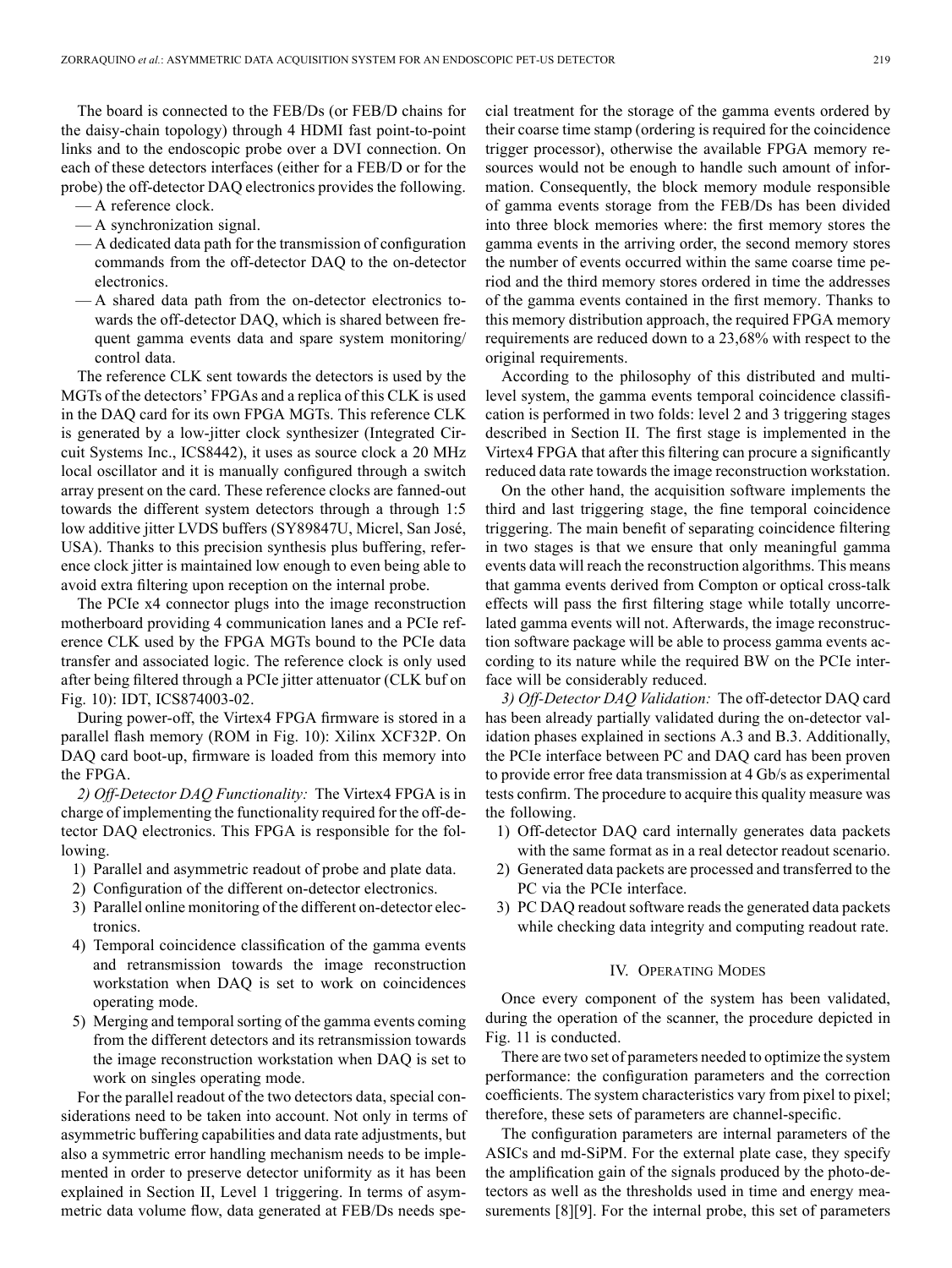

Fig. 11. Scanner operating modes. Block diagram illustrating the sequential actions performed during the scanner operation.

specifies key characteristics such as the channel masking profile (DCR reduction), smart reset frequency (dead time reduction), or time and energy thresholds [13].

On system start-up the default parameters, are loaded during the configuration phase. Then, a scan around the default parameters is performed to obtain the optimum configuration parameters.

Once the optimum configuration parameters are loaded on the ASICs and md-SiPM, the calibration stage is run in order to extract the correction coefficients that need to be applied to correct the time to digital converters (TDC) non-linearities and the energy measure.

There are two independent procedures for time and energy calibration. Time can be calibrated via external electrical triggering of the device, whereas energy requires the use of different radioactive sources to extract its calibration curve.

It should be noticed, that during the initial configuration and calibration phases the system would work in singles mode, i.e. every single gamma event triggering the system would be read and transferred to the acquisition software. On the other hand, once the system is optimized and correction factors are extracted, during data tacking the system would work on coincidences mode, i.e. only the time coincident events (based on the coarse L2 triggering policy: 12.5 ns coincidence time window) would be transferred and corrected.

## V. THROUGHPUT MEASURMENTS

In order to analyze the DAQ performance in terms of data throughput the following setup has been used: two FEB/A detector modules mounted on one FEB/D super-module, which is read by the off-detector DAQ card. The data has been triggered on the FEB/A ASICs by means of the electrical trigger test-pulse, which is launched by the FEB/D FPGA. The number of active channels in the ASICs has been progressively activated and the test-pulse frequency has been adjusted to produce a data rate sweep over the complete ASICs available BW.



Fig. 12. DAQ throughput measurements for one and two FEB/As connected on a FEB/D and read by the DAQ card.

The DAQ input data rate has been computed as the amount of events per time electrically triggered on the ASICs and the output rate as the amount of events written on disk by the DAQ card. Fig. 12 shows the results of the throughput analysis for one and two FEB/As.

The current FEB/A configuration is capable to produce a maximum data rate of 2.87 Mevents/s and, as it can be noticed in Fig. 12, the DAQ system is capable of handling this data rate. The FEB/D to DAQ link has been tested successfully up to 5.74 M ev/s. Small differences in the input and output rates can be appreciated and it can be seen how the difference grows with the number of FEB/As. These disparities are due to the increment of the packet overhead as the packet goes through the system.

Taking into account the available BW in all the system interfaces and current results for one and two FEB/As, it is a reasonable assumption that these results would scale linearly when more FEB/As are read by the DAQ up to a maximum of almost 23 Mevents/s in the scenario of a FEB/D fully populated with 8 FEB/As. According to the expected system gamma event rates anticipated in Section II, where the external plate is assumed to produce a total of 40 Mevents/s (i.e. 10 Mevents/s per FEB/D), these tests already foresee the compliance of the DAQ system with the rates expected in singles mode.

#### VI. CONCLUSIONS

An Asymmetric Data Acquisition system specific for an endoscopic PET-US scanner has been designed, implemented and tested. The system is capable to configure and readout two different detectors, which lead to an asymmetric readout scenario.

The presented DAQ is distributed and balanced across the different system components, thus providing the opportunity to implement a multi-level triggering scheme that allows fine central